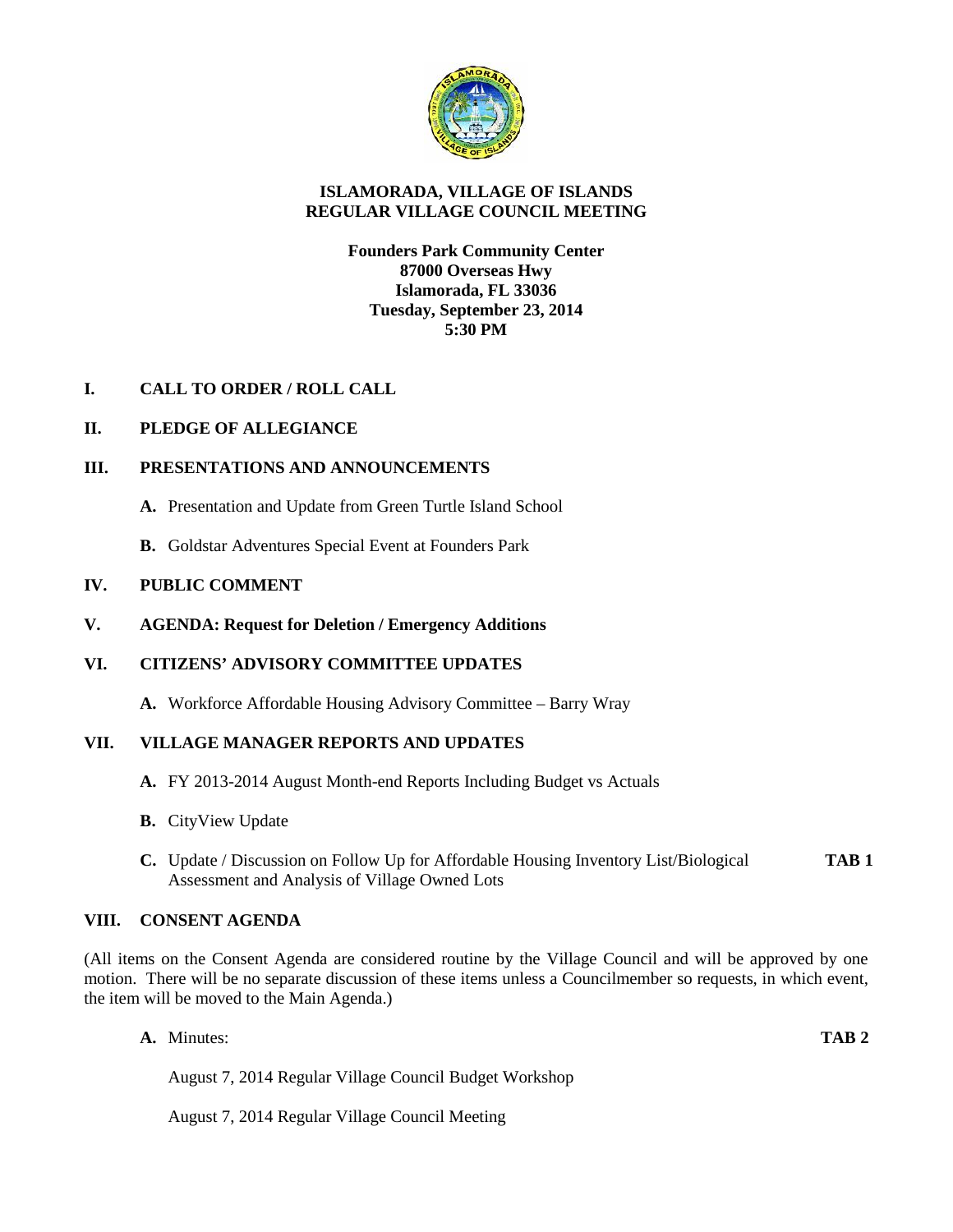September 15, 2014 Special Call Village Meeting Executive Session Case No. 4:12-CV-10121

September 15, 2014 Special Call Village Meeting Executive Session Case No. 3D13-2661

September 15, 2014 Special Call Village Meeting Executive Session Case No. 07-CA-582-P

**B.** Resolution Approving an Interlocal Agreement Between the Florida Keys Aqueduct Authority **TAB 3** and Islamorada, Village of Islands, to Provide Funding for Asphalt Overlay in Venetian Shores

**A RESOLUTION OF THE VILLAGE COUNCIL OF ISLAMORADA, VILLAGE OF ISLANDS, FLORIDA APPROVING AN INTERLOCAL AGREEMENT BETWEEN ISLAMORADA VILLAGE OF ISLANDS AND THE FLORIDA KEYS AQUEDUCT AUTHORITY (FKAA) PROVIDING FOR FUNDING FROM THE FKAA FOR ASPHALT OVERLAY FOR THE VENETIAN SHORES NEIGHBORHOOD; AUTHORIZING VILLAGE OFFICIALS TO IMPLEMENT THE TERMS AND CONDITIONS OF THE INTERLOCAL AGREEMENT; AUTHORIZING THE VILLAGE MANAGER TO EXPEND BUDGETED FUNDS; AUTHORIZING THE VILLAGE MANAGER TO EXECUTE THE INTERLOCAL AGREEMENT; AND PROVIDING FOR AN EFFECTIVE DATE.**

### **IX. WASTEWATER MATTERS**

**A.** Wastewater Project Update **TAB 4**

**B.** Resolution Approving Change Order No. 7 to the Design Build and Operate (DBO) **TAB 5** Agreement between Reynolds Water Islamorada, LLC and Islamorada, Village of Islands, to Provide for Revisions to the Operations Services

**A RESOLUTION OF THE VILLAGE COUNCIL OF ISLAMORADA, VILLAGE OF ISLANDS, FLORIDA APPROVING CHANGE ORDER NO. 7 TO THE DESIGN BUILD AND OPERATE (DBO) AGREEMENT BETWEEN ISLAMORADA VILLAGE OF ISLANDS AND REYNOLDS WATER ISLAMORADA, LLC, PROVIDING FOR REVISIONS TO THE DESIGN/BUILD WORK; AUTHORIZING VILLAGE OFFICIALS TO IMPLEMENT THE TERMS AND CONDITIONS OF CHANGE ORDER NO. 7; AUTHORIZING THE VILLAGE MANAGER TO EXPEND BUDGETED FUNDS; AUTHORIZING THE VILLAGE MANAGER TO EXECUTE CHANGE ORDER NO. 7; AND PROVIDING FOR AN EFFECTIVE DATE**

## **X. ORDINANCES**

**A.** Ordinance Establishing Moratorium on Medical Marijuana Dispensaries and Treatment **TAB 6 Centers** 

**AN ORDINANCE OF ISLAMORADA, VILLAGE OF ISLANDS, FLORIDA, ESTABLISHING A TEMPORARY BUILDING MORATORIUM ON MARIJUANA DISPENSARIES/MEDICAL MARIJUANA TREATMENT CENTERS AS FURTHER DEFINED HEREIN FOR A PERIOD OF ONE (1) YEAR FROM THE DATE OF ADOPTION OF THIS ORDINANCE; PROVIDING FOR GEOGRAPHIC AREA COVERED BY MORATORIUM; PROVIDING FOR THE DURATION OF MORATORIUM; PROVIDING FOR PENALTIES; PROVIDING FOR SEVERABILITY; AND PROVIDING FOR AN EFFECTIVE DATE**